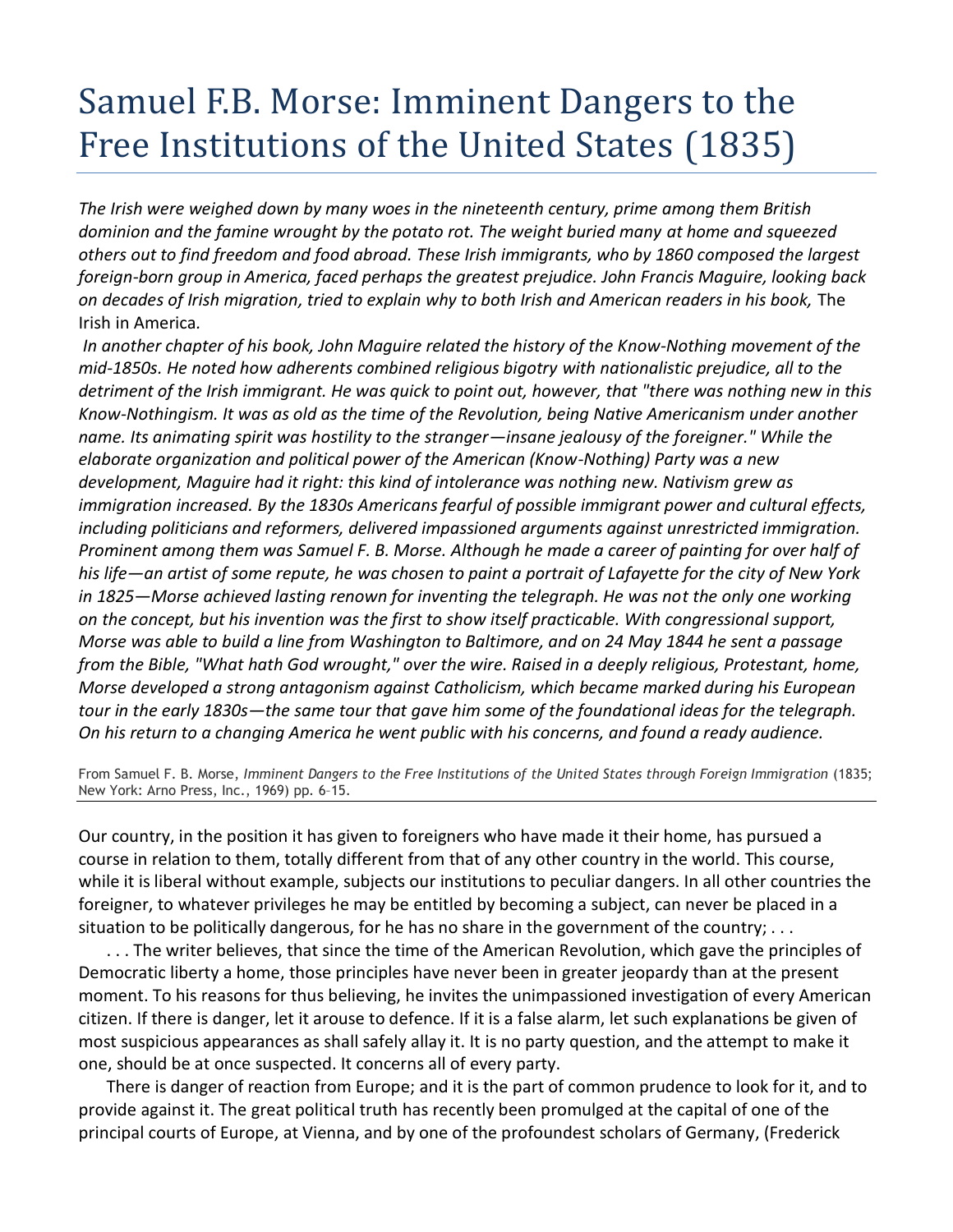Schlegel, a devoted Roman Catholic, and one of the Austrian Cabinet,) the great truth, clearly and unanswerably proved, that the political revolutions to which European governments have been so long subjected, from the popular desires for liberty, are the natural effects of the Protestant Reformation. That Protestantism favours Republicanism,while Popery as naturally supports Monarchical power. In these lectures, . . . there is a most important allusion to this country; and as it demonstrates one of the principal connecting points between European and American politics, and is the key to many of the mysterious doings that are in operation against American institutions under our own eyes, let Americans treasure it well in their memories. This is the passage:—"THE GREAT NURSERY of these destructive principles, (the principles of Democracy,) the GREAT REVOLUTIONARY SCHOOL for FRANCE andTHE REST OF EUROPE, is NORTH AMERICA!" Yes, (I address Democratic Americans,) the influence of this Republican government, of your democratic system, is vitally felt by Austria. She confesses it. It is proscribed by the Austrian Cabinet. This country is designated directly to all her people, and to her allied despots, as the great plague spot of the world, the poisoned fountain whence flow all the deadly evils which threaten their own existence. . . . Is it wonderful after such an avowal in regard to America, that she should do something to rid herself and the world of such a tremendous evil? . . . But how shall she attack us? She cannot send her armies, they would be useless. She has told us by the mouth of her Counsellor of Legation, that Popery, while it is the natural antagonist to Protestantism, is opposed in its whole character to Republican liberty, and is the promoter and supporter of arbitrary power. How fitted then is Popery for her purpose! This she can send without alarming our fears, or, at least, only the fears of those "miserable," "intolerant fanatics," and "pious bigots," who affect to see danger to the liberties of the country in the mere introduction of a religious systemopposed to their own, and whose cry of danger, be it ever so loud, will only be regarded as the result of "sectarian fear," and the plot ridiculed as a "quixotic dream." But is there any thing so irrational in such a scheme? Is it not the most natural and obvious act for Austria to do, with her views of the influence of Popery upon the form of government, its influence to pull down Republicanism, and build up monarchy; I say, is it not her most obvious act to send Popery to this country if it is not here, or give it a fresh and vigorous impulse if it is already here? At any rate she is doing it. She has set herself to work with all her activity to disseminate throughout the country the Popish religion. Immediately after the delivery of Schlegel's lectures, which was in the year 1828, a great society was formed in the Austrian capital, in Vienna, in 1829. The late Emperor, and Prince Metternich, and the Crown Prince, (now Emperor,) and all the civil and ecclesiastical officers of the empire, with the princes of Savoy and Piedmont, uniting in it, and calling it after the name of a canonized King, St. Leopold. This society is formed for a great and express purpose. . . . "of promoting the greater activity of Catholic missions in America;" these are the words of their own reports. Yes; these Foreign despots are suddenly stirred up to combine and promote the greater activity of Popery in this country; and this, too, just after they had been convinced of the truth, or, more properly speaking, had their memories quickened with it, that Popery is utterly opposed to Republican liberty. These are the facts in the case. Americans, explain them in your own way. If any choose to stretch their charity so far as to believe that these crowned gentlemen have combined in this Society solely forreligious purposes; that they have organized a Society to collect moneys to be spent in this country, and have sent Jesuits as their almoners, and shiploads of Roman Catholic emigrants, and for the sole purpose of converting us to thereligion of Popery, and without any political design, credat Judaeus Apella, non ego.

\* \* \*

Let us examine the operations of this Austrian Society, for it is hard at work all around us; yes, here in this country, from one end to the other, at our very doors, in this city. . . . Its emissaries are here. And who are these emissaries? They are JESUITS. This society of men, after exerting their tyranny for upwards of 200 years, at length became so formidable to the world, threatening the entire subversion of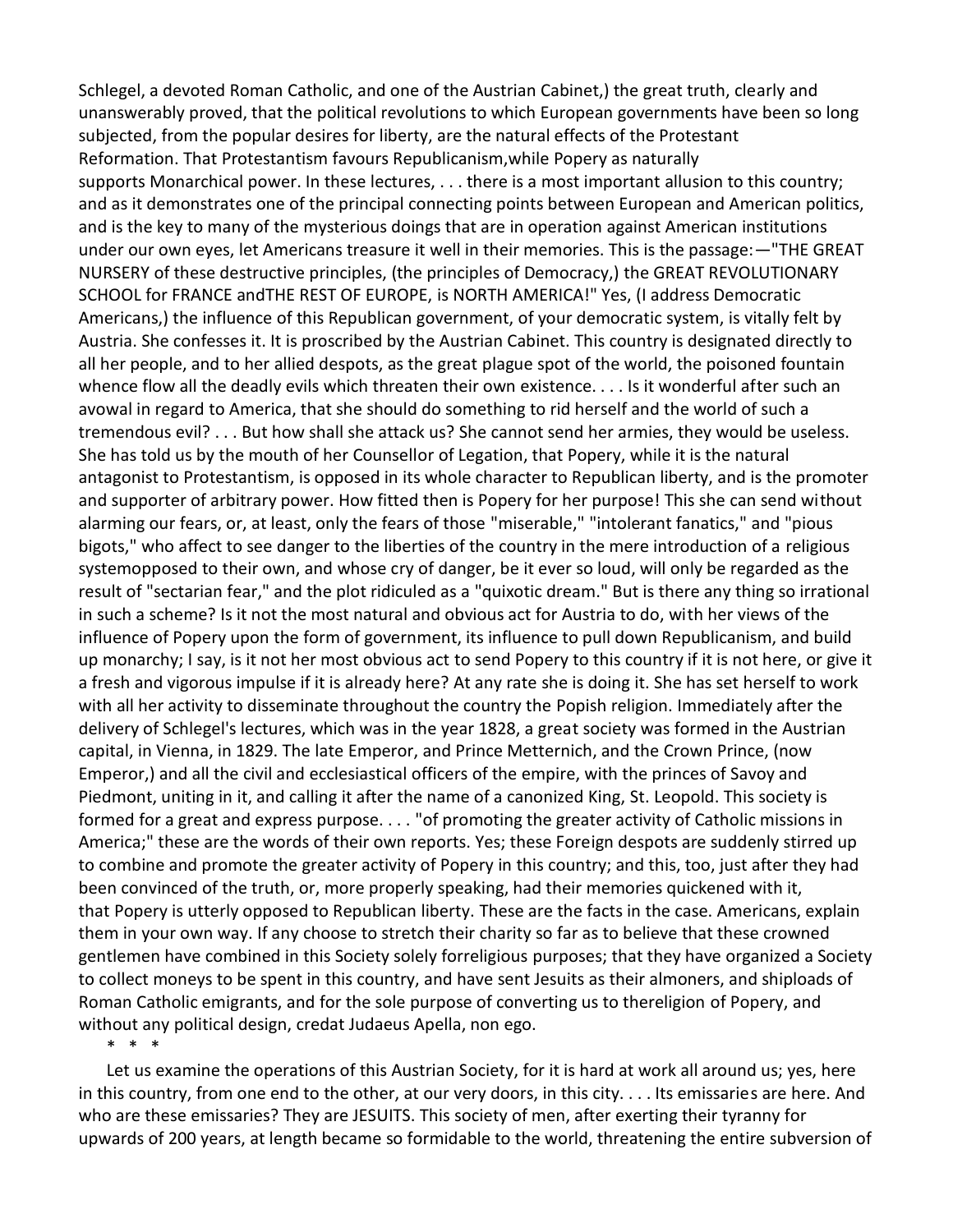all social order, that even the Pope, whose devoted subjects they are, and must be, by the vow of their society, was compelled to dissolve them. They had not been suppressed, however, for 50 years, before the waning influence of Popery and Despotism required their useful labours, to resist the spreading light of Democratic liberty, and the Pope, (Pius VII,) simultaneously with the formation of the Holy Alliance, revived the order of the Jesuits in all their power. . . . And do Americans need to be told what Jesuits are? If any are ignorant, let them inform themselves of their history without delay; no time is to be lost: their workings are before you in every day's events: they are a secretsociety, a sort of Masonic order, with superadded features of most revolting odiousness, and a thousand times more dangerous. They are not confined to one class in society; they are not merely priests, or priests of one religious creed, they are merchants, and lawyers, and editors, and men of any profession, and no profession, having no outward badge, (in this country,) by which to be recognised; they are about in all your society. They can assume any character, that of angels of light, or ministers of darkness, to accomplish their one great end, the service upon which they are sent, whatever that service may be. "They are all educated men, prepared, and sworn to start at any moment, in any direction, and for any service, commanded by the general of their order, bound to no family, community, or country, by the ordinary ties which bind men; and sold for life to the cause of the Roman Pontiff." \* \* \*

Is there no danger to the Democracy of the country from such formidable foes arrayed against it? Is Metternich its friend? Is the Pope its friend? Are his official documents, now daily put forth, Democratic in their character?

O there is no danger to the Democracy; for those most devoted to the Pope, the Roman Catholics, especially the Irish Catholics, are all on the side of Democracy. Yes; to be sure they are on the side of Democracy. They are just where I should look for them. Judas Iscariot joined with the true disciples. Jesuits are not fools. They would not startle our slumbering fears, by bolting out their monarchical designs directly in our teeth, and by joining the opposing ranks, except so far as to cover their designs. This is a Democratic country, and the Democratic party is and ever must be the strongest party, unless ruined by traitors and Jesuits in the camp. Yes; it is in the ranks of Democracy I should expect to find them, and for no good purpose be assured. Every measure of Democratic policy in the least exciting will be pushed to ultraism, so soon as it is introduced for discussion. Let every real Democrat guard against this common Jesuitical artifice of tyrants, an artifice which there is much evidence to believe is practising against them at this moment, an artifice which if not heeded will surely be the ruin of Democracy: it is founded on the well-known principle that "extremes meet." The writer has seen it pass under his own eyes in Europe, in more than one instance. When in despotic governments popular discontent, arising from the intolerable oppressions of the tyrants of the people, has manifested itself by popular outbreakings, to such a degree as to endanger the throne, and the people seemed prepared to shove their masters from their horses, and are likely to mount, and seize the reins themselves; then, the popular movement, unmanageable any longer by resistance, is pushed to the extreme. The passions of the ignorant and vicious are excited to outrage by pretended friends of the people. Anarchy ensues; and then the mass of the people, who are always lovers of order and quiet, unite at once in support of the strong arm of force for protection; and despotism, perhaps, in another, but preconcerted shape, resumes its iron reign. Italy and Germany are furnishing examples every day. If an illustration is wanted on a larger scale, look at France in her late Republican revolution, and in her present relapse into despotism.

\* \* \*

That Jesuits are at work upon the passions of the American community, managing in various ways to gain control, must be evident to all. They who have learned from history the general mode of proceeding of this crafty set of men, could easily infer that they were here, even were it not otherwise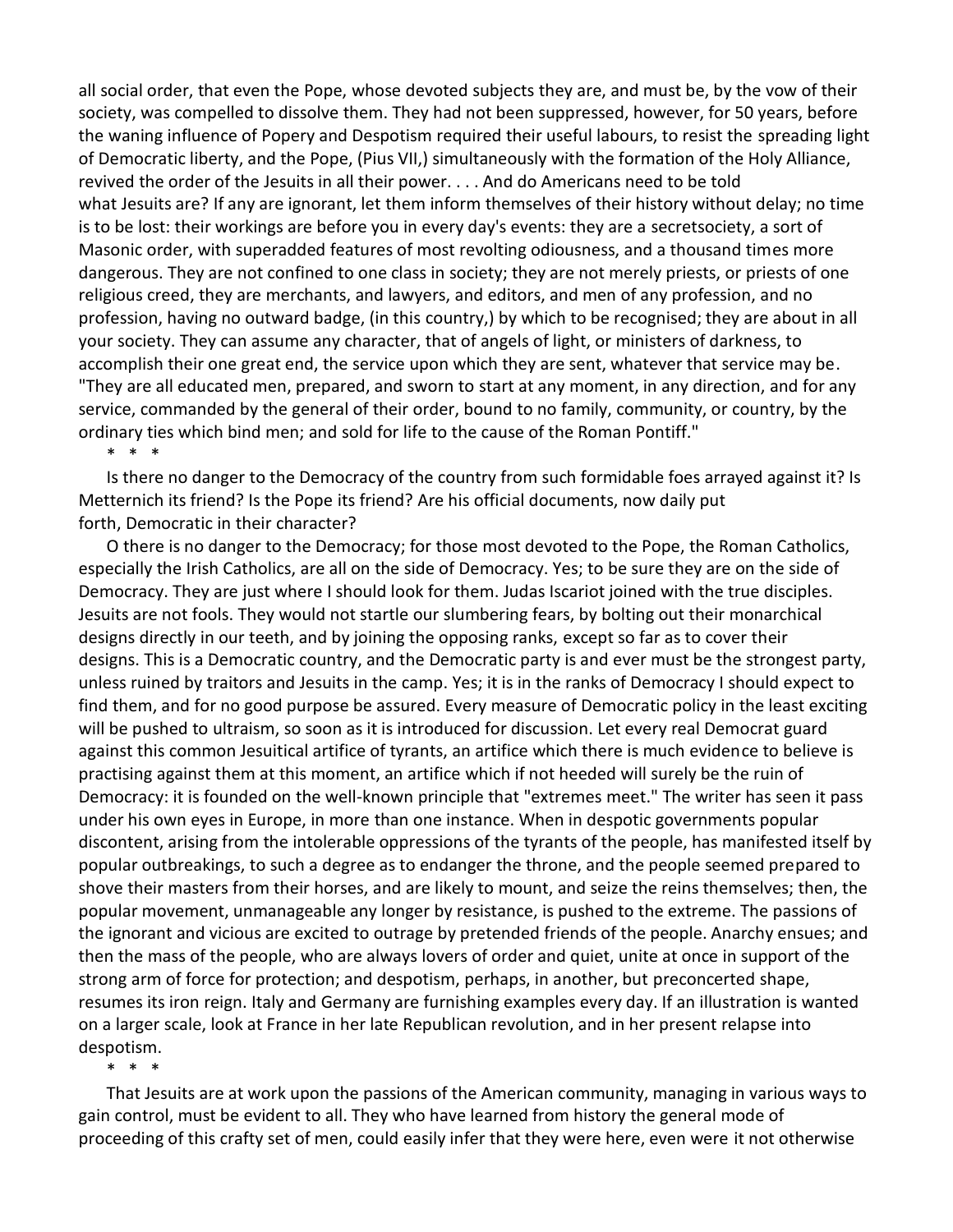confirmed by unquestionable evidence in their correspondence with their foreign masters in Austria. There are some, perhaps, who are under the impression that the order of Jesuits is a purely religious Society for the dissemination of the Roman Catholic religion; and therefore comes within the protection of our laws, and must be tolerated. There cannot be a greater mistake. It was from the beginning a political organization, an absolute Monarchy masked by religion. It has been aptly styled "tyranny by religion." . . .

\* \* \*

. . . It becomes important to inquire, then, what are the principal materials in our society with which Jesuits can accomplish the political designs of the Foreign Despots embodied in the Leopold Foundation. And here let me make the passing remark, that there has been a great deal of mawkish sensitiveness on the subject of introducing any thing concerning religion into political discussions. This sensitiveness, as it is not merely foolish, arising from ignorance of the true line which separates political and theological matters, but also exposes the political interests of the country to manifest danger, I am glad to see is giving way to a proper feeling on the subject. Church and State must be for ever separated, but it is the height of folly to suppose, that in political discussions, Religion especially, the political character of any and every religious creed may not be publicly discussed. The absurdity of such a position is too manifest to dwell a moment upon it. And in considering the materials in our society adapted to the purposes of hostile attack upon our Institutions, we must of necessity notice the Roman Catholic religion. It is this form of religion that is most implicated in the conspiracy against our liberties. It is in this sect that the Jesuits are organized. It is this sect that is proclaimed by one of its own most brilliant and profound literary men to be hostile in its very nature to republican liberty; and it is the active extension of this sect that Austria is endeavouring to promote throughout this Republic. And Americans will not be cowed into silence by the cries of persecution, intolerance, bigotry, fanaticism, and such puerile catchwords, perpetually uttered against those who speak or write ever so calmly against the dangers of Popery. I can say, once for all, that no such outcry weighs a feather with me, nor does it weigh a feather with the mass of the American people. They have good sense enough to discriminate, especially in a subject of such vital importance to their safety, between words and things. I am not tenacious of words, except for convenience sake, the better to be understood, but if detestation of Jesuitism and tyranny, whether in a civil or ecclesiastical shape, is in future to be called intolerance, be it so; only let it be generally understood, and I will then glory in intolerance. When that which is now esteemed virtue, is to be known by general consent only by the name vice, why I will not be singular, but glory in vice, since the word is used to embody the essential qualities of virtue. I will just add, that those who are so fond of employing these epithets, forget that by so constantly, loosely, and indiscriminately using them, they cease to convey any meaning, or to excite any emotions but those of disgust towards those who use them.

To return to the subject; it is in the Roman Catholic ranks that we are principally to look for the materials to be employed by the Jesuits, and in what condition do we find this sect at present in our country? We find it spreading itself into every nook and corner of the land; churches, chapels, colleges, nunneries and convents, are springing up as if by magic every where; an activity hitherto unknown among the Roman Catholics pervades all their ranks, and yet whence the means for all these efforts? Except here and there funds or favours collected from an inconsistent Protestant, (so called probably because born in a Protestant country, who is flattered or wheedled by some Jesuit artifice to give his aid to their cause,) the greatest part of the pecuniary means for all these works are from abroad. They are the contributions of his Majesty the Emperor of Austria, of Prince Metternich, of the late Charles X., and the other Despots combined in the Leopold Society. And who are the members of the Roman Catholic communion? What proportion are natives of this land, nurtured under our own institutions, and well versed in the nature of American liberty? Is it not notorious that the greater part are Foreigners from the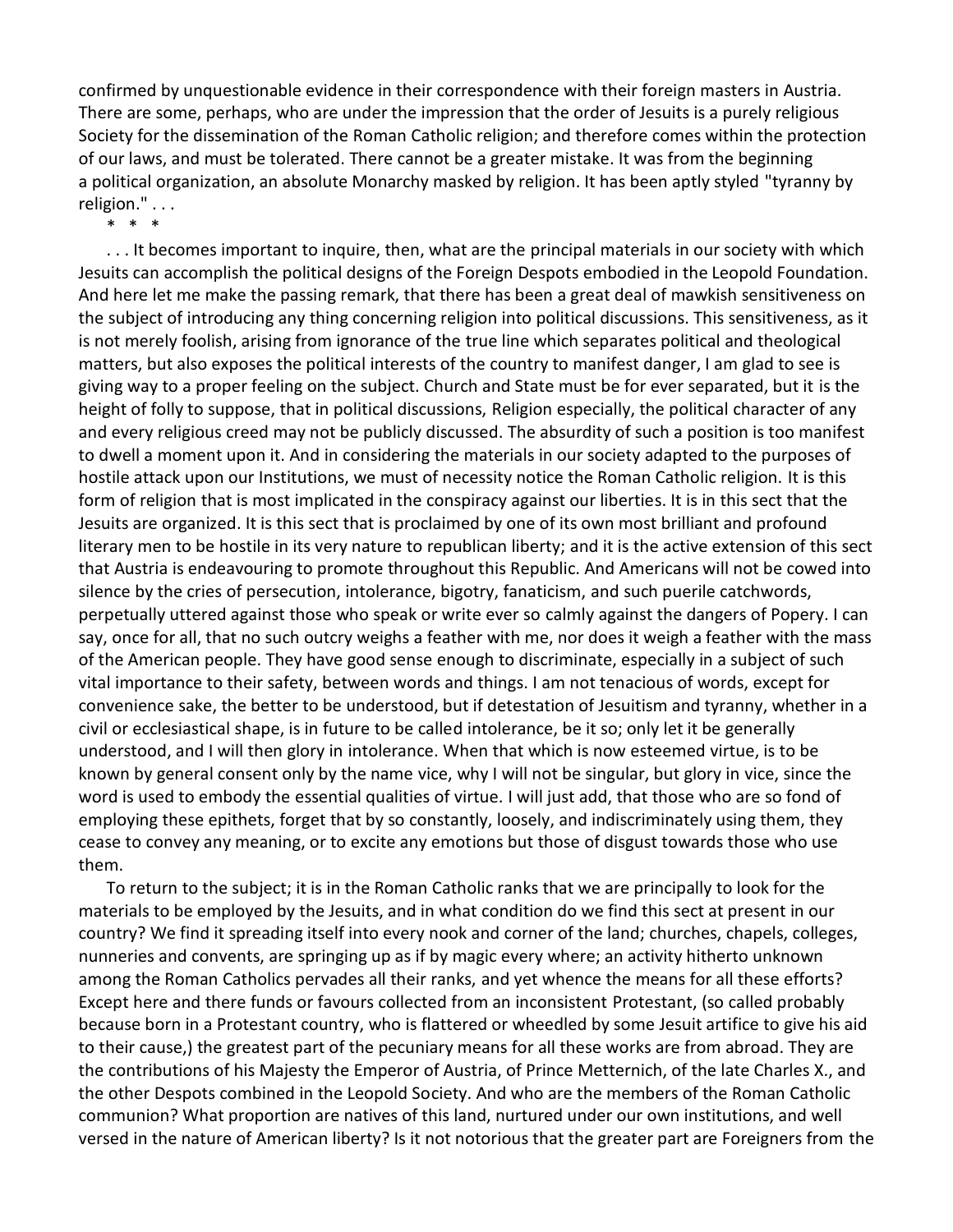various Catholic countries of Europe. Emigration has of late years been specially promoted among this class of Foreigners, and they have been in the proportion of three to one of all other emigrants arriving on our shores; they are from Ireland, Germany, Poland, and Belgium. From about the period of the formation of the Leopold Society, Catholic emigration increased in an amazing degree. Colonies of Emigrants, selected, perhaps, with a view to occupy particular places, (for, be it remembered, every portion of this country is as perfectly known at Vienna and Rome as in any part of our own country,) have been constantly arriving. The principal emigrants are from Ireland and Germany. We have lately been told by the captain of a lately arrived Austrian vessel, which, by the by, brought 70 emigrants from Antwerp! that a desire is suddenly manifested among the poorer class of the Belgian population, to emigrate to America. They are mostly, if not all, Roman Catholics, be it remarked, for Belgium is a Catholic country, and Austrian vessels are bringing them here. Whatever the cause of all this movement abroad to send to this country their poorer classes, the fact is certain, the class of emigrants is known, and the instrument, Austria, is seen in it—the same power that directs the Leopold Foundation. \* \* \*

I have shown what are the Foreign materials imported into the country, with which the Jesuits can work to accomplish their designs. Let us examine this point a little more minutely. These materials are the varieties of Foreigners of the same Creed, the Roman Catholic, over all of whom the Bishops or Vicars General hold, as a matter of course, ecclesiastical rule; and we well know what is the nature of Roman Catholic ecclesiastical rule,—it is the double refined spirit of despotism, which, after arrogating to itself the prerogatives of Deity, and so claiming to bind or loose the soul eternally, makes it, in the comparison, but a mere trifle to exercise absolute sway in all that relates to the body. The notorious ignorance in which the great mass of these emigrants have been all their lives sunk, until their minds are dead, makes them but senseless machines; they obey orders mechanically, for it is the habit of their education, in the despotic countries of their birth. And can it be for a moment supposed by any one that by the act of coming to this country, and being naturalized, their darkened intellects can suddenly be illuminated to discern the nice boundary where their ecclesiastical obedience to their priests ends, and their civil independence of them begins? The very supposition is absurd. They obey their priests as demigods, from the habit of their whole lives; they have been taught from infancy that their priests are infallible in the greatest matters, and can they, by mere importation to this country, be suddenly imbued with the knowledge that in civil matters their priests may err, and that they are not in these also their infallible guides? Who will teach them this? Will their priests? Let common sense answer this question. Must not the priests, as a matter almost of certainty, control the opinions of their ignorant flock in civil as well as religious matters? and do they not do it?

Mr. Jefferson, with that deep sagacity and foresight which distinguished him as a politician, foresaw, predicted, and issued his warning, on the great danger to the country of this introduction of foreigners. He doubted its policy, even when the advantages seemed to be greatest. He says, "The present desire of America, (in 1781,) is to produce rapid population by as great importations of foreigners as possible. But is this founded in policy?"

\* \* \*

"Are there no inconveniences to be thrown into the scale against the advantage expected from a multiplication of numbers by the importation of foreigners? It is for the happiness of those united in society to harmonize as much as possible in matters which they must of necessity transact together." \* \* \*

What was dimly seen by the prophetic eye of Jefferson, is actually passing under our own eyes. Already have foreigners increased in the country to such a degree, that they justly give us alarm. They feel themselves so strong, as to organize themselves even as foreigners into foreign bands, and this for the purpose of influencing our elections. . . . That they are men who having professed to become